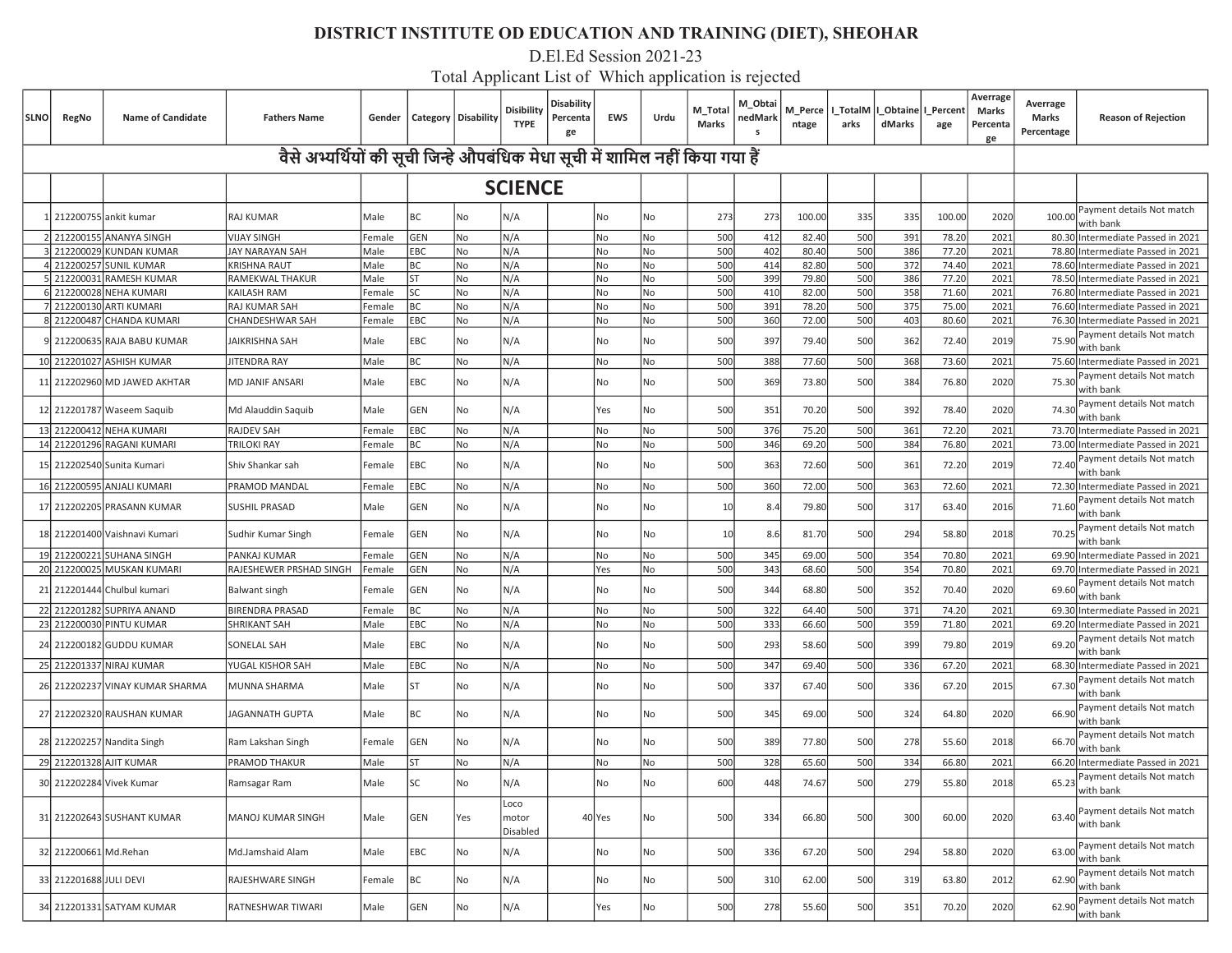# D.El.Ed Session 2021-23

| <b>SLNO</b> | RegNo                   | <b>Name of Candidate</b>        | <b>Fathers Name</b>       | Gender |            | Category   Disability | Disibility<br><b>TYPE</b> | Disability<br>Percenta<br>ge | <b>EWS</b> | Urdu      | M_Total<br><b>Marks</b> | M_Obtai<br>nedMark<br>s | M_Perce<br>ntage | l TotalM<br>arks | I Obtaine<br>dMarks | Percent<br>age | Averrage<br><b>Marks</b><br>Percenta<br>ge | Averrage<br>Marks<br>Percentage | <b>Reason of Rejection</b>             |
|-------------|-------------------------|---------------------------------|---------------------------|--------|------------|-----------------------|---------------------------|------------------------------|------------|-----------|-------------------------|-------------------------|------------------|------------------|---------------------|----------------|--------------------------------------------|---------------------------------|----------------------------------------|
|             |                         | 35 212202326 DESHBANDHU KUMAR   | NAGENDRA BAITHA           | Male   | <b>SC</b>  | <b>No</b>             | N/A                       |                              | No         | No        | 500                     | 293                     | 58.60            | 500              | 329                 | 65.80          | 2020                                       | 62.20                           | Payment details Not match<br>with bank |
|             |                         | 36 212201483 SANU KUMARI        | <b>NAVIN KUMAR</b>        | Female | GEN        | l No                  | N/A                       |                              | No.        | <b>No</b> | 500                     | 317                     | 63.40            | 500              | 300                 | 60.00          | 2021                                       |                                 | 61.70 Intermediate Passed in 2021      |
|             |                         | 37 212200112 RAGHUVANSH KUMAR   | <b>VINOD PASWAN</b>       | Male   | lsc        | No                    | N/A                       |                              | No         | No        | 500                     | 314                     | 62.80            | 500              | 300                 | 60.00          | 2021                                       |                                 | 61.40 Intermediate Passed in 2021      |
|             |                         | 38 212200490 ABHIMANYU KUMAR    | <b>GANESH RAY</b>         | Male   | BC         | No                    | N/A                       |                              | No         | No        | 500                     | 347                     | 69.40            | 500              | 265                 | 53.00          | 2011                                       | 61.20                           | Payment details Not match<br>with bank |
|             |                         | 39 212200733 LAW KUMAR          | RAMAKANT SAH              | Male   | <b>EBC</b> | No                    | N/A                       |                              | No         | No        | 500                     | 304                     | 60.80            | 500              | 306                 | 61.20          | 2021                                       |                                 | 61.00 Intermediate Passed in 2021      |
|             |                         | 40 212200466 RANJAY RAM         | JAYMANGAL RAM             | Male   | lsc        | l No                  | N/A                       |                              | No         | No        | 500                     | 286                     | 57.20            | 500              | 318                 | 63.60          | 2015                                       | 60.40                           | Payment details Not match<br>with bank |
|             |                         | 41 212202918 CHANDAN KUMAR      | AMEER LAL RAY             | Male   | BC         | No                    | N/A                       |                              | No         | No        | 500                     | 252                     | 50.40            | 500              | 351                 | 70.20          | 2019                                       | 60.30                           | Payment details Not match<br>with bank |
|             |                         | 42 212202012 ANIL CHAUDHARY     | RAM KRIPAL CHAUDHARY      | Male   | lsc        | No                    | N/A                       |                              | No         | No        | 500                     | 264                     | 52.80            | 500              | 336                 | 67.20          | 2019                                       |                                 | 60.00 Duplicate Transaction ID         |
|             |                         | 43 212202572 SURAJ KUMAR        | SANJAY KUMAR JHA          | Male   | GEN        | No                    | N/A                       |                              | No         | No        | 500                     | 329                     | 65.80            | 500              | 270                 | 54.00          | 2012                                       | 59.90                           | Payment details Not match<br>with bank |
|             |                         | 44 212201545 SHARWAN KUMAR      | <b>DHRUV KISHOR SAH</b>   | Male   | EBC        | No                    | N/A                       |                              | No         | No        | 500                     | 30 <sup>c</sup>         | 60.00            | 500              | 296                 | 59.20          | 2020                                       | 59.60                           | Payment details Not match<br>with bank |
|             |                         | 45 212202611 Ravi ranjan kumar  | Harikant Chaudhary        | Male   | GEN        | No                    | N/A                       |                              | No         | No        | 500                     | 286                     | 57.20            | 500              | 309                 | 61.80          | 2020                                       | 59.50                           | Payment details Not match<br>with bank |
|             |                         | 46 212201376 RAVI KUMAR         | RAVI                      | Male   | BC         | No                    | N/A                       |                              | No         | No        | 500                     | 302                     | 60.40            | 500              | 291                 | 58.20          | 2017                                       | 59.30                           | Payment details Not match<br>with bank |
|             |                         | 47 212200285 ARCHANA KUMARI     | KASHI BAITHA              | Female | lsc        | No                    | N/A                       |                              | No         | No        | 500                     | 325                     | 65.00            | 500              | 265                 | 53.00          | 2021                                       |                                 | 59.00 Intermediate Passed in 2021      |
|             |                         | 48 212202315 SONAM SHARMA       | RAJESH SHARMA             | Female | lst        | No                    | N/A                       |                              | No         | No        | 500                     | 276                     | 55.20            | 500              | 310                 | 62.00          | 2019                                       | 58.60                           | Payment details Not match<br>with bank |
|             |                         | 49 212201599 KANCHAN KUMARI     | RAMDYAL SAHNI             | Female | <b>EBC</b> | No                    | N/A                       |                              | No         | No        | 500                     | 301                     | 60.20            | 500              | 282                 | 56.40          | 2018                                       | 58.30                           | Payment details Not match<br>with bank |
|             |                         | 50 212201121 POOJA KUMARI       | <b>SUNIL KUMAR MISHRA</b> | Female | <b>GEN</b> | No                    | N/A                       |                              | No         | No        | 500                     | 225                     | 45.00            | 500              | 357                 | 71.40          | 2021                                       |                                 | 58.20 Intermediate Passed in 2021      |
|             |                         | 51 212202308 SAKET KUMAR        | Vijay Kumar Mishra        | Male   | GEN        | No                    | N/A                       |                              | Yes        | No        | 700                     | 399                     | 57.00            | 900              | 528                 | 58.67          | 2000                                       | 57.84                           | Payment details Not match<br>with bank |
|             |                         | 52 212200674 Keshri Nandan      | Avadh Bihari Singh        | Male   | GEN        | No                    | N/A                       |                              | No         | No        | 500                     | 232                     | 46.40            | 500              | 343                 | 68.60          | 2019                                       | 57.50                           | Payment details Not match<br>with bank |
|             |                         | 53 212202976 MANISH KUMAR       | RAMPRAVESH BAITHA         | Male   | lsc        | No                    | N/A                       |                              | No         | No        | 500                     | 264                     | 52.80            | 500              | 309                 | 61.80          | 2019                                       | 57.30                           | Payment details Not match<br>with bank |
|             | 54 212201781 Ravi kumar |                                 | Rambaboo ray              | Male   | BC         | No                    | N/A                       |                              | No         | No        | 500                     | 326                     | 65.20            | 500              | 245                 | 49.00          | 2017                                       | 57.1                            | Payment details Not match<br>with bank |
|             | 55 212201422 md azmal   |                                 | md shamsuddin             | Male   | <b>GEN</b> | No                    | N/A                       |                              | No         | No        | 500                     | 282                     | 56.40            | 500              | 287                 | 57.40          | 2021                                       |                                 | 56.90 Intermediate Passed in 2021      |
|             |                         | 56 212200554 SANGAM KUMAR       | VIJENDRA RAM              | Male   | lsc        | No                    | N/A                       |                              | No         | No        | 500                     | 310                     | 62.00            | 500              | 258                 | 51.60          | 2021                                       |                                 | 56.80 Intermediate Passed in 2021      |
|             |                         | 57 212201288 ROHIT KUMAR        | RAMESHWAR SAH             | Male   | BC         | No                    | N/A                       |                              | No         | No        | 500                     | 296                     | 59.20            | 500              | 268                 | 53.60          | 2018                                       | 56.40                           | Payment details Not match<br>with bank |
|             |                         | 58 212200111 SUSMITA KUMARI     | JAPU PASWAN               | Female | lsc        | No                    | N/A                       |                              | No         | No        | 500                     | 311                     | 62.20            | 500              | 243                 | 48.60          | 2021                                       |                                 | 55.40 Intermediate Passed in 2021      |
|             |                         | 59 212200224 SONALI KUMARI      | NITESHWAR SINGH           | Female | <b>GEN</b> | l No                  | N/A                       |                              | No         | <b>No</b> | 500                     | 267                     | 53.40            | 500              | 286                 | 57.20          | 2021                                       |                                 | 55.30 Intermediate Passed in 2021      |
|             |                         | 60 212201569 KAJAL KUMARI       | <b>BHARTHRAY</b>          | Female | EBC        | No                    | N/A                       |                              | No         | No        | 500                     | 247                     | 49.40            | 500              | 306                 | 61.20          | 2020                                       | 55.30                           | Payment details Not match<br>with bank |
|             |                         | 61 212201199 BABY KUMARI        | SHAILENDRA SINGH          | Female | GEN        | No                    | N/A                       |                              | No         | No        | 500                     | 242                     | 48.40            | 500              | 285                 | 57.00          | 2019                                       | 52.70                           | Payment details Not match<br>with bank |
|             |                         | 62 212201468 RAM LAKHAN KUMAR   | <b>RAM NARESH RAM</b>     | Male   | lsc        | No                    | N/A                       |                              | No         | No        | 500                     | 253                     | 50.60            | 500              | 272                 | 54.40          | 2021                                       |                                 | 52.50 Intermediate Passed in 2021      |
|             |                         | 63 212200926 NOOR JANNAT        | AZAD RAHI                 | Female | EBC        | No                    | N/A                       |                              | No         | No        | 500                     | 251                     | 50.20            | 500              | 273                 | 54.60          | 2020                                       | 52.40                           | Payment details Not match<br>with bank |
|             |                         | 64 212201546 ANJALI KUMARI      | <b>OMPRAKASH RAY</b>      | Female | BC         | No                    | N/A                       |                              | No         | No        | 500                     | 245                     | 49.00            | 500              | 277                 | 55.40          | 2021                                       |                                 | 52.20 Intermediate Passed in 2021      |
|             |                         | 65 212202400 CHAIN KISHOR MAHTO | Achal Das                 | Male   | <b>EBC</b> | No                    | N/A                       |                              | No         | No        | 500                     | 239                     | 47.80            | 500              | 276                 | 55.20          | 2013                                       | 51.50                           | Payment details Not match<br>with bank |
|             |                         | 66 212201894 shatrudhan kumar   | Achal Das                 | Male   | lsc        | No                    | N/A                       |                              | No         | No        | 500                     | 247                     | 49.40            | 500              | 263                 | 52.60          | 2012                                       | 51.00                           | Payment details Not match<br>with bank |
|             |                         |                                 |                           |        |            |                       |                           |                              |            |           |                         |                         |                  |                  |                     |                |                                            |                                 |                                        |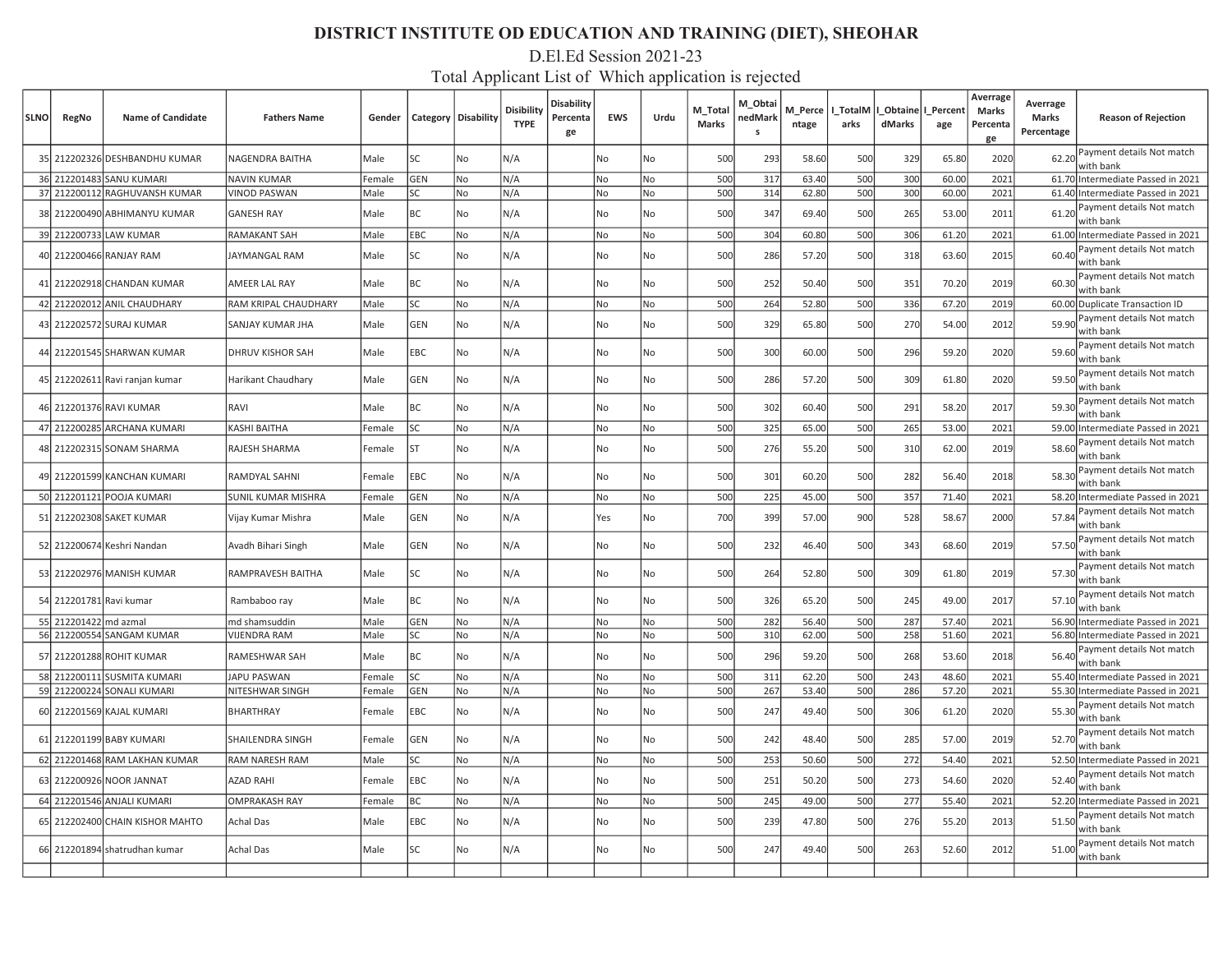D.El.Ed Session 2021-23

| SLNO | RegNo        | <b>Name of Candidate</b>         | <b>Fathers Name</b>                                                           | Gender |            | Category   Disability | <b>Disibility</b><br><b>TYPE</b> | <b>Disability</b><br>Percenta<br>ge | <b>EWS</b> | Urdu | M_Total<br><b>Marks</b> | M_Obtai<br>nedMarŀ<br>S | M Perce<br>ntage | l TotalM<br>arks | Obtaine   I Percent<br>dMarks | age   | Averrage<br>Marks<br>Percenta<br>ge | Averrage<br>Marks<br>Percentage | <b>Reason of Rejection</b>             |
|------|--------------|----------------------------------|-------------------------------------------------------------------------------|--------|------------|-----------------------|----------------------------------|-------------------------------------|------------|------|-------------------------|-------------------------|------------------|------------------|-------------------------------|-------|-------------------------------------|---------------------------------|----------------------------------------|
|      |              |                                  | वैसे अभ्यर्थियों की सूची जिन्हे औपबंधिक मेधा सूची में शामिल नहीं किया गया हैं |        |            |                       |                                  |                                     |            |      |                         |                         |                  |                  |                               |       |                                     |                                 |                                        |
|      |              |                                  |                                                                               |        |            | <b>ATRS</b>           |                                  |                                     |            |      |                         |                         |                  |                  |                               |       |                                     |                                 |                                        |
|      |              | 212201161 Madhu Kumari           | PRAMOD KUMAR                                                                  | Female | EBC        | No                    | N/A                              |                                     | No         | No   | 500                     | 387                     | 77.40            | 500              | 428                           | 85.60 | 2020                                | 81.50                           | Payment details Not match<br>with bank |
|      |              | 2 212201425 AZMATUN NISA         | MD NURUL HODA                                                                 | Female | GEN        | No                    | N/A                              |                                     | No         | Yes  | 1200                    | 961                     | 80.08            | 1200             | 946                           | 78.83 | 2008                                | 79.4                            | Payment details Not match<br>with bank |
|      |              | 3 212200825 Bajrangi kumar       | <b>BINDA RAY</b>                                                              | Male   | ВC         | No                    | N/A                              |                                     | No         | No   | 500                     | 403                     | 80.60            | 500              | 389                           | 77.80 | 2021                                |                                 | 79.20 Intermediate Passed in 2021      |
|      |              | 212200584 RUNA KUMARI            | tapeshvar thakur                                                              | Female | <b>EBC</b> | No                    | N/A                              |                                     | No         | No   | 500                     | 427                     | 85.40            | 500              | 363                           | 72.60 | 2021                                |                                 | 79.00 Intermediate Passed in 2021      |
|      |              | 212201170 madhu kumari           | dinesh prasad                                                                 | Female | BC         | No                    | N/A                              |                                     | No         | No   | 500                     | 366                     | 73.20            | 500              | 414                           | 82.80 | 2021                                |                                 | 78.00 Intermediate Passed in 2021      |
|      |              | 212200283 KAJAL KUMARI           | PAPPU BAITHA                                                                  | Female | SC.        | No                    | N/A                              |                                     | No         | No   | 500                     | 366                     | 73.20            | 500              | 397                           | 79.40 | 2021                                |                                 | 76.30 Intermediate Passed in 2021      |
|      |              | 7 212200080 JANVI KUMARI         | RAJESH KUMAR                                                                  | Female | <b>BC</b>  | No                    | N/A                              |                                     | No         | No   | 500                     | 363                     | 72.60            | 500              | 395                           | 79.00 | 2021                                |                                 | 75.80 Intermediate Passed in 2021      |
|      | 212201093    | RAKHI KUMARI                     | RAMSWARTH SAH                                                                 | Female | <b>EBC</b> | No                    | N/A                              |                                     | No         | No   | 500                     | 340                     | 68.00            | 500              | 407                           | 81.40 | 2021                                | 74.70                           | Intermediate Passed in 2021            |
|      |              | 9 212200447 Kanchan kumari       | Ram pratap sah                                                                | Female | EBC        | No                    | N/A                              |                                     | No         | No   | 500                     | 383                     | 76.60            | 500              | 343                           | 68.60 | 2021                                | 72.60                           | Intermediate Passed in 2021            |
|      |              | 10 212201823 KUMARI SUDHA YADAV  | <b>BIRENDRA KUMAR</b>                                                         | Female | BС         | No                    | N/A                              |                                     | No         | No   | 500                     | 369                     | 73.80            | 500              | 352                           | 70.40 | 2015                                | 72.10                           | Payment details Not match<br>with bank |
|      |              | 11 212200970 MUSARRAT PARWEEN    | MD AZIMULLAH                                                                  | Female | GEN        | No                    | N/A                              |                                     | No         | Yes  | 1200                    | 724                     | 60.33            | 1200             | 999                           | 83.25 | 2013                                | 71.79                           | Payment details Not match<br>with bank |
|      |              | 12 212202967 Komal kumari        | Sudhir kumar                                                                  | Female | ST         | No                    | N/A                              |                                     | No         | No   | 500                     | 309                     | 61.80            | 500              | 406                           | 81.20 | 2020                                | 71.50                           | Payment details Not match<br>with bank |
|      |              | 13 212200177 MD RASHID HUSAIN    | MD ZAHID HUSAIN                                                               | Male   | GEN        | No                    | N/A                              |                                     | No         | Yes  | 1200                    | 898                     | 74.83            | 1200             | 808                           | 67.33 | 2008                                | 71.08                           | Payment details Not match<br>with bank |
|      |              | 14 212201003 ASLAM ANSARI        | <b>BASKUM ANSARI</b>                                                          | Male   | EBC        | No                    | N/A                              |                                     | No         | No   | 600                     | 445                     | 74.17            | 500              | 338                           | 67.60 | 2009                                | 70.88                           | Payment details Not match<br>with bank |
|      |              | 15 212201922 ANMOL KUMAR         | <b>VIRENDRA SAH</b>                                                           | Male   | EBC        | No                    | N/A                              |                                     | No         | No   | 500                     | 305                     | 61.00            | 500              | 394                           | 78.80 | 2020                                | 69.90                           | Payment details Not match<br>with bank |
|      |              | 16 212201515 RAVINA KHATOON      | SOBRATI MIYAN                                                                 | Female | EBC        | No                    | N/A                              |                                     | No         | No   | 500                     | 351                     | 70.20            | 500              | 346                           | 69.20 | 2021                                | 69.70                           | Intermediate Passed in 2021            |
|      |              | 17 212201435 SUMIT KUMAR         | VIRENDRA KUMAR SINGH                                                          | Male   | GEN        | No                    | N/A                              |                                     | No         | No   | 10                      | 8.2                     | 77.90            | 500              | 307                           | 61.40 | 2016                                | 69.6                            | Payment details Not match<br>with bank |
|      |              | 18 212200437 ASHU KUMARI         | <b>MAHESH MAHTO</b>                                                           | Female | ВC         | No                    | N/A                              |                                     | No         | No   | 500                     | 323                     | 64.60            | 500              | 368                           | 73.60 | 2020                                | 69.10                           | Payment details Not match<br>with bank |
|      |              | 19 212200104 Kumar Paritosh      | Kameshwar Tiwari                                                              | Male   | GEN        | No                    | N/A                              |                                     | No         | No   | 500                     | 333                     | 66.60            | 500              | 349                           | 69.80 | 2020                                | 68.20                           | Payment details Not match<br>with bank |
|      |              | 20 212201082 KAJAL KUMARI        | SUNIL KUMAR PANDEY                                                            | Female | GEN        | No                    | N/A                              |                                     | No         | No   | 500                     | 348                     | 69.60            | 500              | 333                           | 66.60 | 2021                                |                                 | 68.10 Intermediate Passed in 2021      |
|      |              | 21 212200121 GUFRANA BEGAM       | <b>MD SHAKRULLAH</b>                                                          | Female | GEN        | No                    | N/A                              |                                     | No         | No   | 500                     | 305                     | 61.00            | 500              | 375                           | 75.00 | 2021                                |                                 | 68.00 Intermediate Passed in 2021      |
|      |              | 22 212201462 MUKUL KUMAR SINGH   | <b>KAMAL SINGH</b>                                                            | Male   | GEN        | No                    | N/A                              |                                     | Yes        | No   | 500                     | 345                     | 69.00            | 500              | 332                           | 66.40 | 2012                                | 67.70                           | Payment details Not match<br>with bank |
|      | 23 212200930 | SOBEENA KAHTOON                  | MD MAZHARUL HAQUE                                                             | Female | <b>GEN</b> | No                    | N/A                              |                                     | No         | Yes  | 500                     | 284                     | 56.80            | 500              | 393                           | 78.60 | 2021                                |                                 | 67.70 Intermediate Passed in 2021      |
|      | 24 212202884 | AVINASH KUMAR<br>CHAUDAHRY       | PREM CHAUDHARY                                                                | Male   | lsc        | No                    | N/A                              |                                     | No         | No   | 500                     | 291                     | 58.20            | 500              | 382                           | 76.40 | 1984                                | 67.30                           | Payment details Not match<br>with bank |
|      |              | 25 212200707 PRALAV KUMAR        | <b>ARUN RAM</b>                                                               | Male   | lsc        | No                    | N/A                              |                                     | No         | No   | 500                     | 320                     | 64.00            | 500              | 352                           | 70.40 | 2021                                |                                 | 67.20 Intermediate Passed in 2021      |
|      | 26 212200740 | KAJAL KUMARI                     | <b>SHIVSHANKAR SAH</b>                                                        | Female | BC         | No                    | N/A                              |                                     | No         | No   | 500                     | 319                     | 63.80            | 500              | 349                           | 69.80 | 2021                                |                                 | 66.80 Intermediate Passed in 2021      |
|      | 27 21220085  | DHARMENDRA KUMAR<br><b>GUPTA</b> | <b>DEVILAL SAH</b>                                                            | Male   | EBC        | No                    | N/A                              |                                     | No         | No   | 500                     | 349                     | 69.80            | 500              | 315                           | 63.00 | 2014                                | 66.40                           | Payment details Not match<br>with bank |
|      |              | 28 212200845 RAM KUMAR           | LAKSHMI SAH                                                                   | Male   | <b>EBC</b> | No                    | N/A                              |                                     | No         | No   | 500                     | 287                     | 57.40            | 500              | 371                           | 74.20 | 2020                                | 65.80                           | Payment details Not match<br>with bank |
|      |              | 29 212202703 POONAM KUMARI       | RAMJEE PRASAD                                                                 | Female | EBC        | No                    | N/A                              |                                     | No         | No   | 700                     | 466                     | 66.57            | 500              | 318                           | 63.60 | 2009                                | 65.08                           | Payment details Not match<br>with bank |
|      |              | 30 212202337 MD SAJID QUAMAR     | AHMAD ALI                                                                     | Male   | EBC        | No                    | N/A                              |                                     | No         | No   | 500                     | 266                     | 53.20            | 500              | 380                           | 76.00 | 2020                                | 64.60                           | Payment details Not match<br>with bank |
|      |              | 31 212201413 ANITA KUMARI        | <b>KULDIP MAHTO</b>                                                           | Female | ВC         | No                    | N/A                              |                                     | No         | No   | 700                     | 437                     | 62.43            | 900              | 598                           | 66.44 | 2003                                | 64.44                           | Payment details Not match<br>with bank |
|      |              | 32 212201256 RANA KUMAR          | RAMJEE SHARMA                                                                 | Male   | EBC        | No                    | N/A                              |                                     | No         | No   | 500                     | 288                     | 57.60            | 500              | 355                           | 71.00 | 2020                                | 64.30                           | Payment details Not match<br>with bank |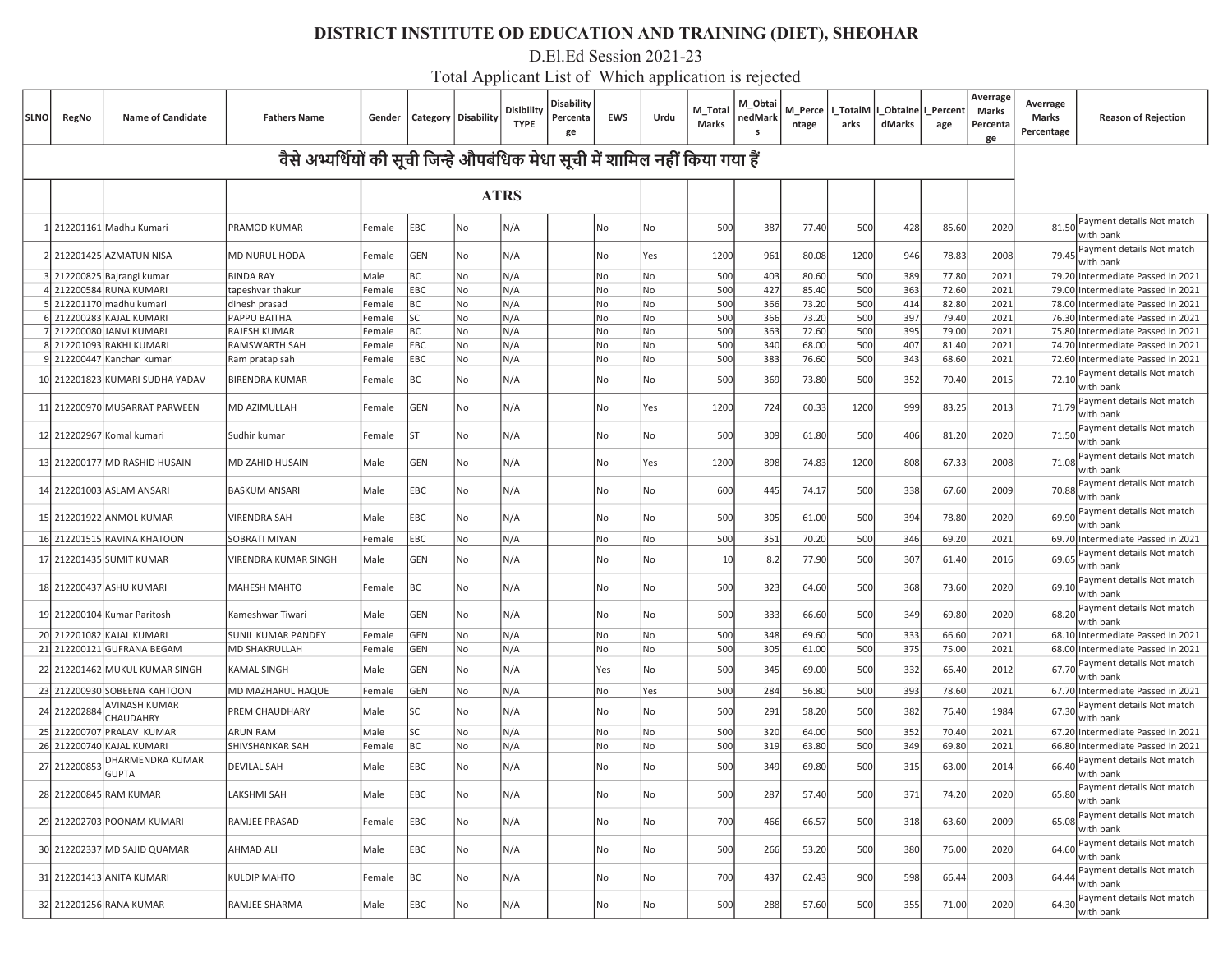#### D.El.Ed Session 2021-23

| <b>SLNO</b> | RegNo | <b>Name of Candidate</b>                                        | <b>Fathers Name</b>                                     | Gender           |                 | Category   Disability | Disibility<br><b>TYPE</b> | <b>Disability</b><br>Percenta<br>ge | <b>EWS</b> | Urdu     | M_Total<br>Marks | M Obtai<br>nedMark<br>s | M_Perce<br>ntage | _TotalM<br>arks | dMarks     | Obtaine   I_Percent  <br>age | Averrage<br>Marks<br>Percenta<br>ge | Averrage<br>Marks<br>Percentage | <b>Reason of Rejection</b>                                             |
|-------------|-------|-----------------------------------------------------------------|---------------------------------------------------------|------------------|-----------------|-----------------------|---------------------------|-------------------------------------|------------|----------|------------------|-------------------------|------------------|-----------------|------------|------------------------------|-------------------------------------|---------------------------------|------------------------------------------------------------------------|
|             |       | 33 212201004 SAMIKSHA KUMARI                                    | <b>SANJAY KUMAR</b>                                     | Female           | EBC             | No                    | N/A                       |                                     | No         | No       | 500              | 296                     | 59.20            | 500             | 346        | 69.20                        | 2021                                |                                 | 64.20 Intermediate Passed in 2021                                      |
|             |       | 34 212201306 madhu kumari                                       | <b>UMESH SAH</b>                                        | Female           | <b>EBC</b>      | No                    | N/A                       |                                     | No         | No       | 500              | 312                     | 62.40            | 500             | 322        | 64.40                        | 2014                                | 63.40                           | Payment details Not match<br>with bank                                 |
|             |       | 35 212202403 Umesh kumar                                        | Laxman pandit                                           | Male             | <b>EBC</b>      | <b>No</b>             | N/A                       |                                     | No         | No       | 500              | 312                     | 62.40            | 500             | 319        | 63.80                        | 2019                                | 63.10                           | Payment details Not match<br>with bank                                 |
|             |       | 36 212202126 LOMAS KUMAR                                        | <b>BIGAN MAHTO</b>                                      | Male             | <b>EBC</b>      | No                    | N/A                       |                                     | No         | No       | 500              | 300                     | 60.00            | 500             | 330        | 66.00                        | 2020                                | 63.00                           | Payment details Not match<br>with bank                                 |
|             |       | 37 212200141 AMRENDRA KUMAR                                     | <b>BAIDYANATH THAKUR</b>                                | Male             | ST              | No                    | N/A                       |                                     | No         | No       | 500              | 301                     | 60.20            | 500             | 328        | 65.60                        | 2021                                |                                 | 62.90 Intermediate Passed in 2021                                      |
|             |       | 38 212200179 SANGITA KUMARI                                     | RAM SEWAK SAH                                           | Female           | BC              | No                    | N/A                       |                                     | No         | No       | 500              | 305                     | 61.00            | 500             | 322        | 64.40                        | 2021                                |                                 | 62.70 Intermediate Passed in 2021                                      |
|             |       | 39 212200478 SHALU KUMARI                                       | <b>HARIKISHOR SINGH</b>                                 | Female           | <b>GEN</b>      | No                    | N/A                       |                                     | No         | No       | 500              | 277                     | 55.40            | 500             | 350        | 70.00                        | 2021                                | 62.70                           | Payment details Not match<br>with bank                                 |
|             |       | 40 212201639 ARCHANA KUMARI                                     | CHANDRIKA SHARAN                                        | Female           | <b>BC</b>       | No                    | N/A                       |                                     | No         | No       | 500              | 274                     | 54.80            | 500             | 352        | 70.40                        | 2011                                |                                 | 62.60 Duplicate Transaction ID                                         |
|             |       | 41 212202920 MENKA KUMARI                                       | RAM KRIPAL CHAUDHARY                                    | Female           | lsc             | No                    | N/A                       |                                     | No         | No       | 500              | 342                     | 68.40            | 500             | 284        | 56.80                        | 2017                                |                                 | 62.60 Duplicate Transaction ID                                         |
|             |       | 42 212200099 KUMARI GUDDI BHARTI<br>43 212200877 MANISHA KUMARI | <b>GAJENDRA PRASAD YADAV</b><br><b>BRIJKISHOR MAHTO</b> | Female           | BC<br>EBC       | No<br>No              | N/A<br>N/A                |                                     | No<br>No   | No<br>No | 500<br>500       | 315<br>293              | 63.00<br>58.60   | 500<br>500      | 310<br>332 | 62.00<br>66.40               | 2021<br>2021                        |                                 | 62.50 Intermediate Passed in 2021<br>62.50 Intermediate Passed in 2021 |
|             |       | 44 212202741 MUNNEE KUMARI                                      | <b>UDAY KUMAR SINGH</b>                                 | Female<br>Female | GEN             | No                    | N/A                       |                                     | No         | No       | 700              | 445                     | 63.57            | 900             | 549        | 61.00                        | 2008                                | 62.28                           | Payment details Not match<br>with bank                                 |
|             |       | 45 212200465 RANI KUMARI                                        | <b>RAMPUKAR SAH</b>                                     | Female           | EBC             | No                    | N/A                       |                                     | No         | No       | 500              | 302                     | 60.40            | 500             | 318        | 63.60                        | 2016                                | 62.00                           | Payment details Not match<br>with bank                                 |
|             |       | 46 212200277 KAJAL KUMARI                                       | <b>AJAY SINGH</b>                                       | Female           | <b>GEN</b>      | No                    | N/A                       |                                     | No         | No       | 500              | 289                     | 57.80            | 500             | 326        | 65.20                        | 2014                                | 61.50                           | Payment details Not match<br>with bank                                 |
|             |       | 47 212202948 Arjun paswan                                       | Naresh Paswan                                           | Male             | SC              | No                    | N/A                       |                                     | No         | No       | 500              | 296                     | 59.20            | 500             | 319        | 63.80                        | 2015                                | 61.50                           | Payment details Not match<br>with bank                                 |
|             |       | 48 212201290 BANDANA KUMARI                                     | RAMBALI MAHTO                                           | Female           | BC              | No                    | N/A                       |                                     | No         | No       | 500              | 300                     | 60.00            | 500             | 314        | 62.80                        | 2021                                | 61.40                           | Payment details Not match<br>with bank                                 |
|             |       | 49 212201001 RAUSHAN KUMAR                                      | BACHCHA THAKUR                                          | Male             | <b>EBC</b>      | No                    | N/A                       |                                     | No         | No       | 500              | 311                     | 62.20            | 500             | 300        | 60.00                        | 2021                                |                                 | 61.10 Intermediate Passed in 2021                                      |
|             |       | 50 212202208 FAIZURRAHMAN                                       | <b>MD ISRAFIL</b>                                       | Male             | <b>EBC</b>      | No                    | N/A                       |                                     | No         | Yes      | 1200             | 737                     | 61.42            | 1200            | 729        | 60.75                        | 2013                                | 61.09                           | Payment details Not match<br>with bank                                 |
|             |       | 51 212200140 AYUSHI KUMARI                                      | ABHAY KUMAR GUPTA                                       | Female           | BC              | No                    | N/A                       |                                     | No         | No       | 500              | 290                     | 58.00            | 500             | 318        | 63.60                        | 2021                                |                                 | 60.80 Intermediate Passed in 2021                                      |
|             |       | 52 212201739 MANISHA KUMARI                                     | SUBODH SHARMA                                           | Female           | lst             | No                    | N/A                       |                                     | No         | No       | 500              | 279                     | 55.80            | 500             | 325        | 65.00                        | 2020                                | 60.40                           | Payment details Not match<br>with bank                                 |
|             |       | 53 212200931 JAINAB KHATOON                                     | MD NURUL HODA                                           | Female           | GEN             | No                    | N/A                       |                                     | No         | Yes      | 500              | 223                     | 44.60            | 500             | 380        | 76.00                        | 2021                                |                                 | 60.30 Intermediate Passed in 2021                                      |
|             |       | 54 212201936 RAMESH SHARMA                                      | NAGENDAR SHARMA                                         | Male             | lst             | No                    | N/A                       |                                     | No         | No       | 500              | 282                     | 56.40            | 500             | 320        | 64.00                        | 2016                                | 60.20                           | Payment details Not match<br>with bank                                 |
|             |       | 55 212201571 Raushan kumar                                      | Nagendra mahto                                          | Male             | BC              | No                    | N/A                       |                                     | No         | No       | 500              | 264                     | 52.80            | 500             | 329        | 65.80                        | 2019                                | 59.30                           | Payment details Not match<br>with bank                                 |
|             |       | 56 212200613 MADHU KUMARI                                       | AMOD KUMAR YADAW                                        | Female           | BC              | No                    | N/A                       |                                     | No         | No       | 500              | 275                     | 55.00            | 500             | 314        | 62.80                        | 2017                                | 58.90                           | Payment details Not match<br>with bank                                 |
|             |       | 57 212200621 KAMANI KUMARI<br>58 212201420 RUBBI KUMARI         | <b>RAJKISHORE KUMAR</b><br>SHAMBHU CHAUDHARI            | Female<br>Female | BC<br><b>SC</b> | No<br>No              | N/A<br>N/A                |                                     | No<br>No   | No<br>No | 500<br>500       | 300<br>271              | 60.00<br>54.20   | 500<br>500      | 288<br>315 | 57.60<br>63.00               | 2021<br>2014                        |                                 | 58.80 Intermediate Passed in 2021<br>58.60 Duplicate Transaction ID    |
|             |       | 59 212200718 WAZIDA RAHMAN                                      | AHTASAMULLAH                                            | Female           | <b>GEN</b>      | No                    | N/A                       |                                     | No         | Yes      | 1200             | 672                     | 56.00            | 1200            | 727        | 60.58                        | 2013                                | 58.2                            | Payment details Not match<br>with bank                                 |
|             |       | 60 212200727 RAMAN KUMAR                                        | <b>SUKDEV SAH</b>                                       | Male             | EBC             | No                    | N/A                       |                                     | No         | No       | 500              | 310                     | 62.00            | 500             | 271        | 54.20                        | 2018                                | 58.10                           | Payment details Not match<br>with bank                                 |
|             |       | 61 212200061 Umra Jawed                                         | Md Jawed Anwar                                          | Female           | <b>GEN</b>      | No                    | N/A                       |                                     | No         | Yes      | 500              | 231                     | 46.20            | 500             | 348        | 69.60                        | 2021                                |                                 | 57.90 Intermediate Passed in 2021                                      |
|             |       | 62 212201652 PUSHPANJALI KUMARI                                 | KAMESHWAR PRASAD SINGH                                  | Female           | BC              | No                    | N/A                       |                                     | No         | No       | 500              | 237                     | 47.40            | 500             | 341        | 68.20                        | 2019                                | 57.80                           | Payment details Not match<br>with bank                                 |
|             |       | 63 212201748 ANJALI KUMARI                                      | SUBODH SHARMA                                           | Female           | <b>ST</b>       | No                    | N/A                       |                                     | No         | No       | 500              | 258                     | 51.60            | 500             | 317        | 63.40                        | 2020                                |                                 | 57.50 Payment details Not match<br>with bank                           |
|             |       | 64 212200527 MANISHA KUMARI                                     | <b>SANJAY BAITHA</b>                                    | Female           | SC              | No                    | N/A                       |                                     | No         | No       | 500              | 256                     | 51.20            | 500             | 318        | 63.60                        | 2021                                |                                 | 57.40 Intermediate Passed in 2021                                      |
|             |       | 65 212202015 SHAKILA KHATOON                                    | <b>MD SHARFUDDIN</b>                                    | Female           | EBC             | Yes                   | Loco<br>motor<br>Disabled | 55% No                              |            | Yes      | 1200             | 634                     | 52.83            | 1200            | 743        | 61.92                        | 2011                                | 57.38                           | Payment details Not match<br>with bank                                 |
|             |       | 66 212201336 MANRANJAN KUMARI                                   | RAMKALEWAR SAH                                          | Female           | <b>EBC</b>      | No                    | N/A                       |                                     | No         | No       | 500              | 253                     | 50.60            | 500             | 318        | 63.60                        | 2021                                |                                 | 57.10 Intermediate Passed in 2021                                      |
|             |       | 67 212201043 RANJU KUMARI                                       | CHANDRA DEEP RAM                                        | Female           | SC              | No                    | N/A                       |                                     | No         | No       | 500              | 246                     | 49.20            | 500             | 323        | 64.60                        | 2013                                | 56.90                           | Payment details Not match<br>with bank                                 |